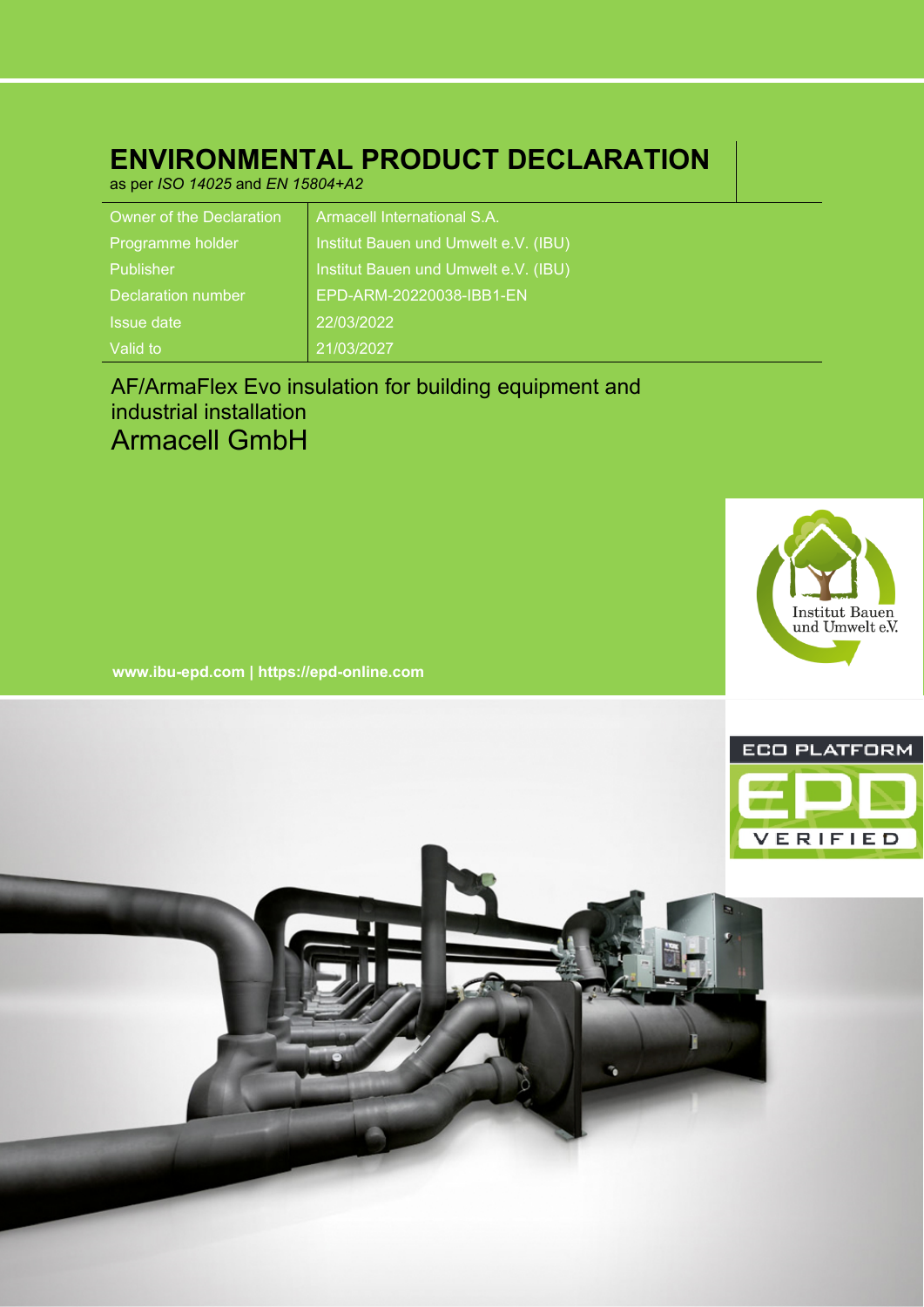# ®armacell

## **1. General Information**

#### **Programme holder**

IBU – Institut Bauen und Umwelt e.V. Panoramastr. 1 10178 Berlin **Germany** 

## **Declaration number**

EPD-ARM-20220038-IBB1-EN

#### **This declaration is based on the product category rules:**

Insulating materials made of foam plastics, 01.2019 (PCR checked and approved by the SVR)

#### **Issue date** 22/03/2022

## **Valid to**

21/03/2027

## Armacell GmbH AF/ArmaFlex Evo

#### **Owner of the declaration**

Armacell International S.A. Robert-Bosch-Str. 10 48153 Münster - Germany

#### **Declared product / declared unit**

1m<sup>3</sup> insulation material AF/ArmaFlex Evo

## **Scope:**

Product line AF/ArmaFlex Evo Insulation material for industrial and building installations vulcanized in tubes and sheets.

This declaration is an Environmental Product Declaration according to *ISO 14025* describing the

average environmental performance of the product produced in Germany, Spain and Poland. The average has been calculated based on site specific annual production volumes.

As the installation of the product is not restricted to countries where the products have been produced the validity of this EPD is considered at least EU wide.

The owner of the declaration shall be liable for the underlying information and evidence; the IBU shall not be liable with respect to manufacturer information, life cycle assessment data and evidences.

The EPD was created according to the specifications of *EN 15804+A2*. In the following, the standard will be simplified as *EN 15804*.



Nam Peter

Dipl. Ing. Hans Peters

Count Hard

Dr. Alexander Röder (Managing Director Institut Bauen und Umwelt e.V.))

## **2. Product**

#### **2.1 Product description/Product definition**

AF/ArmaFlex Evo is the professional, highly-flexible, closed-cell elastomeric foam insulation (FEF) for continuous energy saving and condensation control purposes. The combination of very low thermal conductivity and extremely high resistance to water vapour transmission prevents long-term energy losses and water vapour ingress and reduces the risk of corrosion under insulation.

For the placing on the market of the product in the European Union/European Free Trade Association (EU/EFTA) (with the exception of Switzerland) *Regulation* (EU) No. 305/2011 *(CPR)* applies. The product needs a declaration of performance taking into consideration *EN 14304:2013-04 , Thermal insulation products for building equipment and industrial installations – Factory made flexible elastomeric foam*

*(FEF) products – Specification* and the CE-marking. For the application and use the respective national provisions apply.

#### **2.2 Application**

Vito D'Incognito (Independent verifier)

AF/ArmaFlex Evo is used to insulate pipes, air ducts and vessels including fittings and flanges of industrial installations and building equipment.

- Condensation control, energy saving and noise control in refrigeration and air conditioning equipment and process plants.
- Energy saving according to local energysaving laws, prevention of heat loss and noise reduction of heating and plumbing systems.
- Condensation control and noise reduction in service-water and waste-water systems.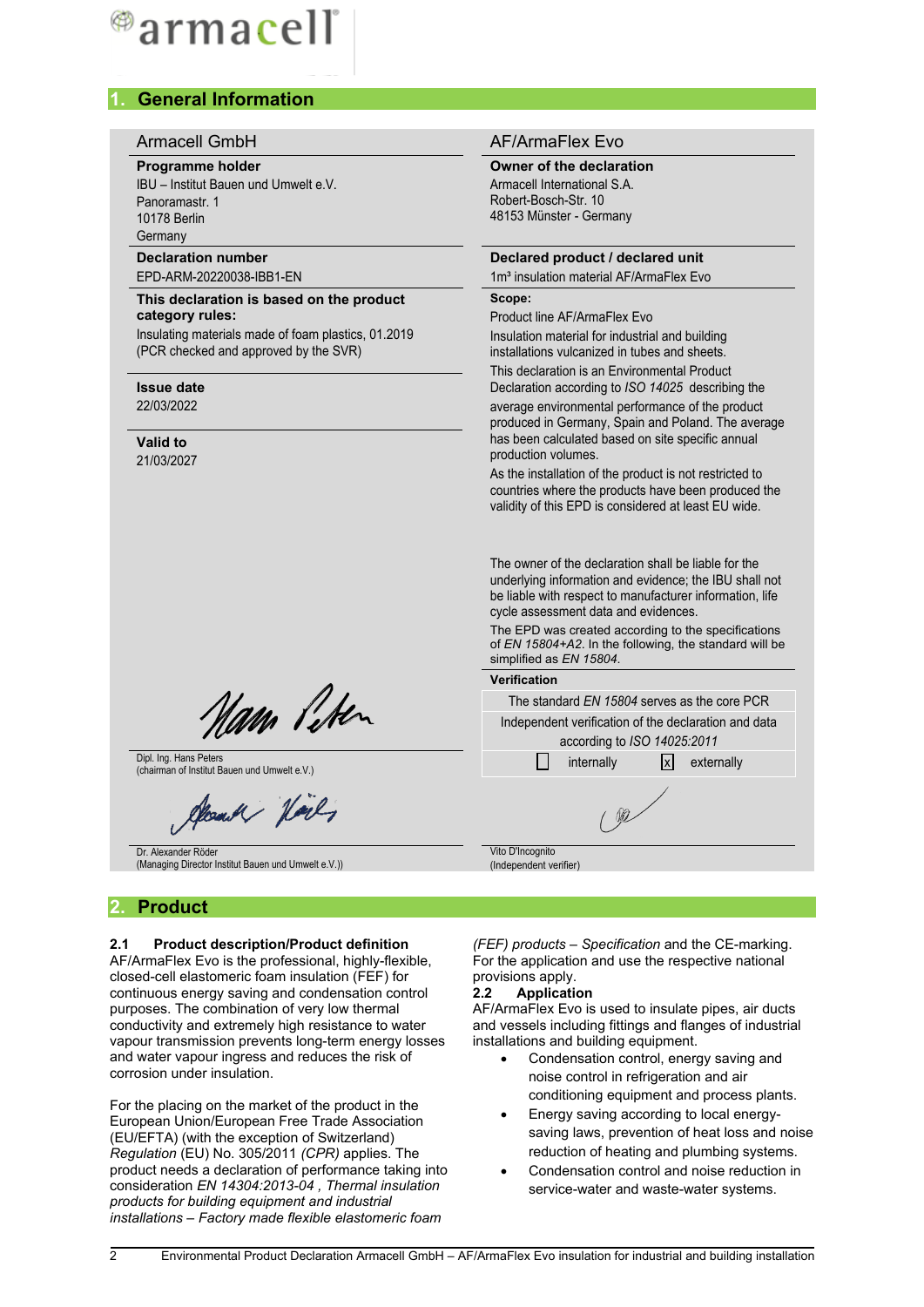<sup>@</sup>armacell

 Condensation control, energy saving and noise control in refrigeration and airconditioning equipment in the ship-building sector.

#### **2.3 Technical Data**

#### **Constructional data**

| <b>Name</b>                                                      | Value                                                 | Unit              |
|------------------------------------------------------------------|-------------------------------------------------------|-------------------|
| Gross density                                                    | 52.5                                                  | kg/m <sup>3</sup> |
| Water vapour diffusion resistance                                | $\geq 10000/$                                         |                   |
| factor acc. to EN 12086, EN 13469/                               | $\geq 7000$                                           |                   |
|                                                                  | 0.033/0.                                              |                   |
| Thermal conductivity                                             | 036                                                   | W/(mK)            |
|                                                                  | $(0^{\circ}C)$                                        |                   |
| Maximum service temperature acc. to<br>EN 14706, EN 14707        | $+110$                                                | °C                |
| Minimum service temperature                                      | -50                                                   | °C                |
| Reaction to fire acc. to EN 13501-1                              | Tubes:<br><b>BL-s2.</b><br>d0/<br>Sheets:<br>B-s2, d0 |                   |
| Structure-borne sound transmission<br>acc. to EN ISO 3822-1      | ≤ 28                                                  | dB(A)             |
| Weighted sound absorption coefficient<br>aw acc. to EN ISO 11654 | ≤ 0.45                                                |                   |

Insulation materials on the basis of synthetic rubber do not absorb moisture from the air. For this reason the normal building moisture does not lead to an increase in thermal conductivity.

Performance data of the product in accordance with the declaration of performance with respect to its essential characteristics according to *EN 14304:2013- 04, Thermal insulation products for building equipment and industrial installations – Factory made flexible elastomeric foam (FEF) products – Specification*

#### **2.4 Delivery status**

FEF made of cross-linked elastomer is supplied as sheets, tubes and shaped pieces. Products with selfadhesive backings/closures are available; these variations are not included in the calculations. Insulation thicknesses are available for all common pipe diameters up to an outer diameter of 168 mm (tubes).

#### **2.5 Base materials/Ancillary materials**

ArmaFlex Evo is a highly flexible insulation material based on synthetic rubber, which consists of around 20 basic components. The following table displays the composition split into functional substance groups.

| <b>Name</b>                                      | Value | Unit          |
|--------------------------------------------------|-------|---------------|
| Rubber and polymers                              | 19    | %             |
| Fillers and pigments                             |       | %             |
| <b>Blowing agent</b>                             | 12    | $\frac{0}{0}$ |
| Vulcanisation system, additives,<br>plasticisers | 24    | $\%$          |
| Flame retardant                                  | 38    | $\frac{0}{0}$ |

This product/article/at least one partial article contains substances listed in the candidate list (date: 17.01.2022) exceeding 0.1 percentage by mass: **No**

This product/article/at least one partial article contains other CMR substances in categories 1A or 1B which are not on the candidate list, exceeding 0.1 percentage by mass: **No**

Biocide products were added to this construction product or it has been treated with biocide products (this then concerns a treated product as defined by the (EU) Ordinance on Biocide Products No. 528/2012):

**Yes**, AF/ArmaFlex Evo is treated with the antimicrobial biocide pyrithione zinc.

The products may contain traces of azodicarbonamide (ADCA). Possible minimal residual amounts are included in the polymer matrix. A health impairment can be excluded. For the production of insulation material based on synthetic rubber, there is presently no alternative to ADCA available.

Synthetic rubber determines the flexibility; Fillers determine the fire properties and firmness; Blowing agent causes the expansion process during manufacturing;

Accelerator and sulphur enable the vulcanisation; Plasticizers determine the flexibility; Flame retardants ensure fire resistance.

#### **2.6 Manufacture**

ArmaFlex Evo products are manufactured in a pressureless, continuous and discontinuous production process.

In the first step, a homogenous compound is produced with rubber, additives, ancillary materials, blowing and vulcanization agents. This is done on the rolling mill or in the internal mixer followed by the rolling mill. Rubber extruders are used to process the compounds to produce raw profiles with defined dimensions. Here exact compliance with the dimensions for the raw profile is crucial for the dimensional accuracy of the foamed product.

In the case of the discontinuous, pressureless production process, the raw profiles are cut to length and then foamed in a hot-air oven. In the case of the continuous, pressureless process, the extruded profile is fed directly onto a vulcanization line whose energy source may be hot air.

In foam production, vulcanization and blowing processes run alongside each other. Both reactions are regulated by temperature control. Recipe and temperature control determine the properties of the foam.

#### **Quality assurance:**

EC Certificate of conformity no. 0543 of the Gütegemeinschaft Hartschaum e.V. Celle. Quality management system in accordance with *EN ISO 9001*.

#### **2.7 Environment and health during manufacturing**

During all manufacturing steps and at all production sites of Armacell, the production follows the national guidelines and regulations. A regenerative thermal oxidizer is installed to treat exhaust air. Certification of the environmental management system is in accordance with *ISO 14001.*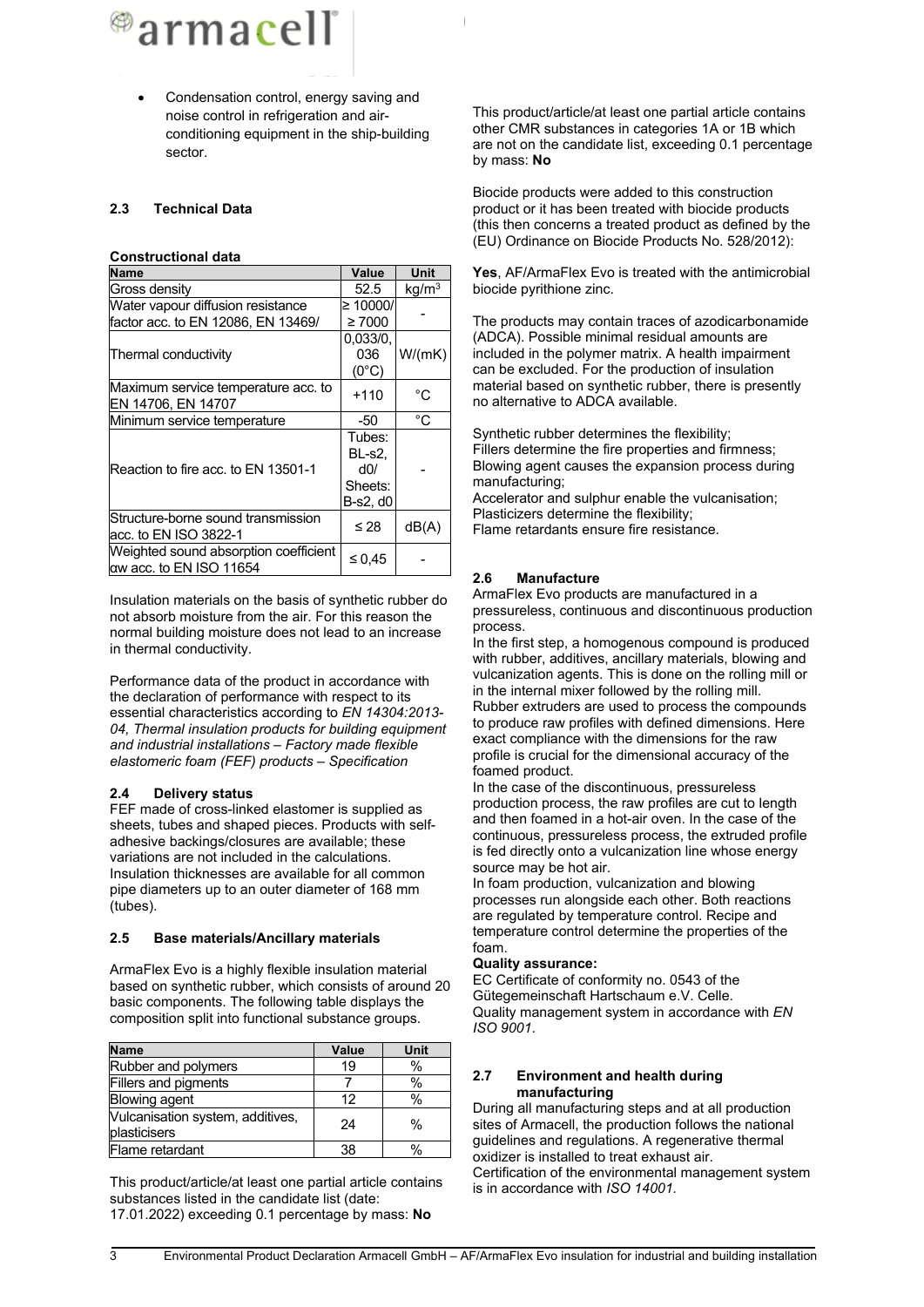

#### **2.8 Product processing/Installation**

The product is installed by using knives. No special tools, nor specific protection is necessary. When applying adhesives the information given in the relevant safety data sheets is to be heeded. The recommendations for installing the product depend on the product and system and are described in the respective documents (e.g. application manuals) or the data sheets. More details under www.armacell.com.

#### **2.9 Packaging**

As a rule, ArmaFlex Evo products are packaged in cardboard boxes and transported on reusable pallets (For the LCA calculation of this EPD though, 100% incineration is assumed). Over-sized rolls of sheet material are packaged in polyethylene (PE) foil. The cardboard boxes are usually recycled through Interseroh's dual system.

#### **2.10 Condition of use**

When the products are used for the purpose for which they are intended, there are no changes in the material composition during use, except in the event of extraordinary impacts (see 2.14).

#### **2.11 Environment and health during use**

Ingredients: There are no particular aspects of the material composition during use.

*Eurofins Product Testing* A/S has tested a wide range and varieties of typical FEF (Flexible Elastomeric Foam) products marketed in the EU from *CEFEP* (European Group of FEF manufacturers). Sampling, testing and evaluation were performed according to *CEN TS 16516, AgBB, ISO 16000-3, ISO 16000-6, ISO 16000-9, ISO 16000-11* in the latest versions. Based on the loading factor  $0.05$  m $2/m^3$ , which was determined after consideration of real life applications with FEF products (in living rooms) and recommendation of experts of the test institute, all results were clearly below the limit values. For example, the determined total volatile organic compound (TVOC) after 28 days was for all samples below 100 mg/m3. Certificates are available on request.

#### **2.12 Reference service life**

ArmaFlex Evo products are long-lasting products. Findings show that when used and installed properly they can have an estimated service life of more than 50 years. It is practically only restricted by the service life of the equipment or whole building, which can extent that time period. The insulation performance is almost completely maintained over the entire service life. The insulation performance is only compromised by extraordinary impacts and damage during construction

#### **2.13 Extraordinary effects**

#### **Fire**

According to /*EN 13501*/, ArmaFlex Evo is classified as a combustible insulation material. Due to its material structure it does not contribute to an uncontrollable spread of fire under installation conditions typical on a building site. ArmaFlex Evo does not drip under practical fire conditions, this means that fire spread is ruled out. The product is self-extinguishing and therefore only makes a minor contribution to the actual fire event. There is no possibility of the material selfigniting. ArmaFlex Evo does not propagate the fire either horizontally or vertically.

#### **Fire protection**

| <b>Name</b>       | Value                |
|-------------------|----------------------|
| Euro class        | Tubes: BL / Sheets B |
| Burning droplets  | Tubes/Sheets: d0     |
| Smoke development | Tubes/Sheets: s2     |

#### **Water**

Armacell insulation materials have a high resistance to water vapour transmission which keeps possible water vapour transmission processes to a minimum permanently. Therefore, a significant reduction in the insulation effect can be ruled out permanently. If the insulation material is exposed to water over a long period of time (e.g. flooding) it should be replaced.

#### **Mechanical destruction**

ArmaFlex Evo insulation materials are flexible foams and thus display limited mechanical stability. Therefore, if the material will be subject to greater mechanical impact it should be protected appropriately, e.g. by a metal jacket or Arma-Chek covering.

ArmaFlex Evo products are not UV resistant. If the material is subject to UV-rays it should be protected accordingly.

#### **2.14 Re-use phase**

If removed properly the product can be re-used. Correctly sorted material can be ground and used to manufacture new products (e.g. ArmaSound). For the LCA calculation of this EPD though, 100% incineration is assumed.

#### **2.15 Disposal**

Dispose of the materials according to local regulations. Regulated by the *European Waste Catalogue*: Waste code 07 02 13 (waste plastic). Note: Please observe *Commission Decision 2001/118/EC*.

#### **2.16 Further information**

Further information on **ArmaFlex®** can be found on the manufacturer's website www.armacell.com. Detailed specification clauses for the products are provided at www.armaflex.de.

## **3. LCA: Calculation rules**

#### **3.1 Declared Unit**

The declaration refers to 1 $m<sup>3</sup>$  insulation product. For the LCA calculations the average density per product brand is used.

As additional information and support for installers the thermal conductivity coefficient (lambda-value) and Rvalue per 20 cm thickness per product brand are given.

#### **Declared unit**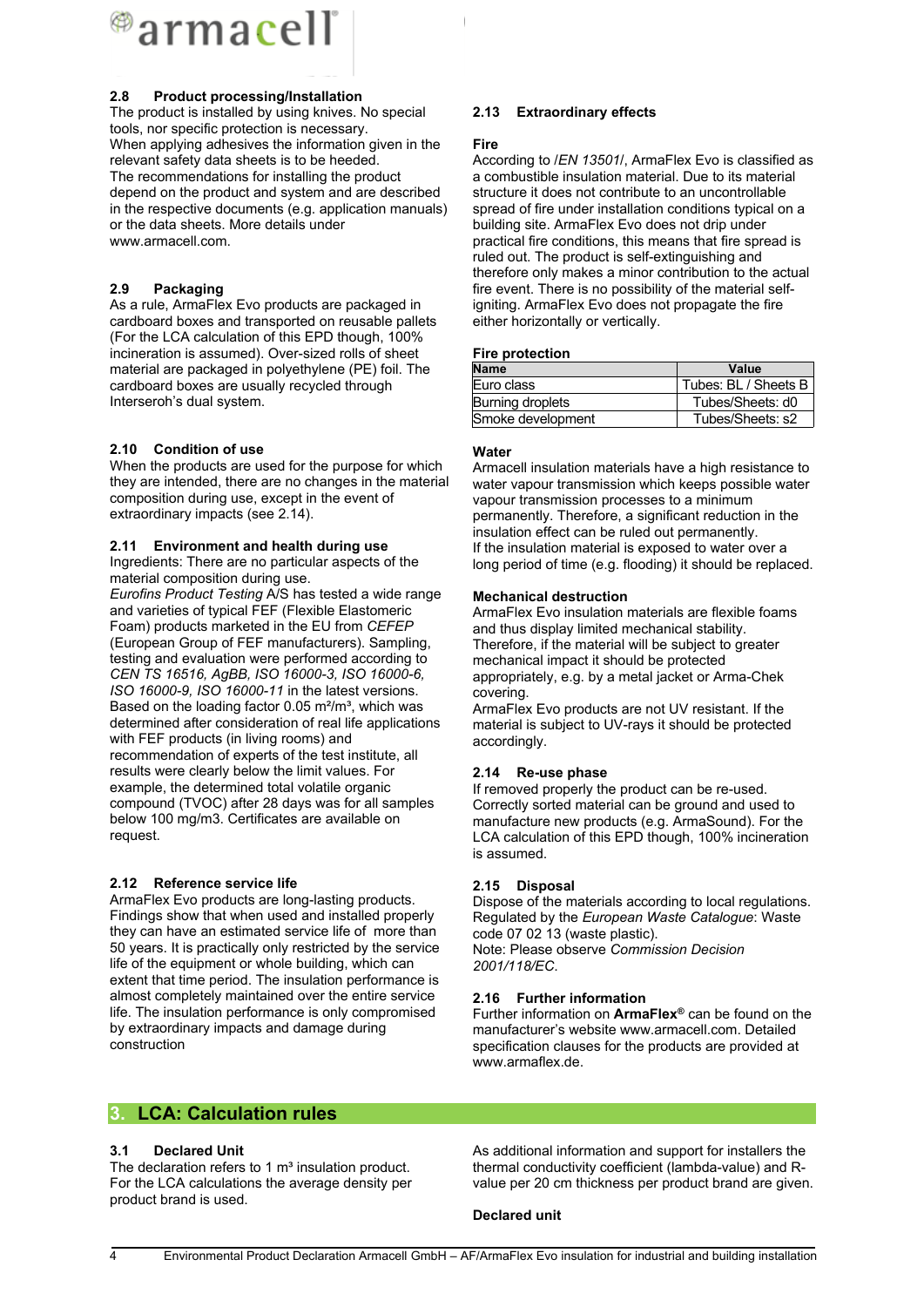# ®armacell®

| <b>Name</b>               | Value | Unit              |
|---------------------------|-------|-------------------|
| Declared unit             |       | m <sup>3</sup>    |
| Gross density             | 52.5  | kq/m <sup>3</sup> |
| Conversion factor to 1 kg | 52.5  |                   |

Thermal conductivity  $\lambda$  : 0.033 W/(mK (0°C) R-value – thickness: 20 cm: 6.1 (m²K)/W

#### **3.2 System boundary**

The data collection refers to the yearly production in 2020. The following life cycle stages are considered:

Type of EPD: Cradle-to-Gate with options.

#### Production A1-A3:

The LCA calculation covers the production of the raw materials (supply chain  $-$  A1), the mixing of raw materials according to the respective recipes (MasterBatch) exclusively done in Münster, Germany, the transport (A2) of the MasterBatches to the production facility for foaming and the foaming process (A3) in Germany, Spain or Poland, including the packaging material.

Transport A4:

Average values for the transport from factory gate to construction site are assumed.

Installation A5:

The installation considers the production of off-cuts, incineration of these off-cuts and the disposal scenario for the packaging material. Auxiliaries like adhesives or tapes or energy for installation are not considered. End-of-life C2, C3:

An incineration scenario for the used and demolished product, including an assumption for the transport to disposal, is covered.

Benefits for the next product system D:

Credits for electrical and thermal energy resulting from the waste incineration process of the off-cut material and packaging (A5) and the product (C3) are declared in module D.

#### **3.3 Estimates and assumptions**

Scenario assumptions:

Installation (A5):

The additional demand of material for installation depends on the specific frame conditions of the building and pipe system to be insulated. Parts of the product can be joined; thus installation off-cut is very small. A loss of 1% is assumed.

Transport to customer (A4):

Armacell's data collectors reported average figures for the distribution of their material. Depending on the country, the transport distance varies from 500 km to 800 km

End-of-life (C2, C3):

The transport from place of usage to a waste incineration plant is assumed as 100 km.

After the demolition of the product a current realistic End-of-life scenario is the incineration of the material. According to the reported net calorific value of the materials and the elementary composition, a partial stream consideration for the incineration process of PVC-products is applied as an approximation for all declared products.

Inventory estimations and approximations: The reported recipes for the rubber mixes contain specific substances of the rubber industry. For these

materials only partly life cycle inventories are available. Approximations are used with the consideration of similar supply chain effort or similar elementary composition. Partly an estimation is modelled using pre-products of the specific material and adding an energy effort as well as considering the treatment of production residues for this step in the supply chain.

#### **3.4 Cut-off criteria**

In the assessment, all reported data from the production process are considered, utilised thermal energy, and electric power consumption using best available life cycle inventory (LCI) datasets. Thus material and energy flows contributing less than 1% of mass or energy are considered.

No cut-off criteria are applied in the foreground data in this study.

For cut-off criteria in the background system, see information provided in the modelling principles and specific documentations (documentation.gabisoftware.com).

#### **3.5 Background data**

The LCA model is created using the *GaBi* ts Software system (v10) for life cycle engineering, developed by Sphera. The *GaBi* LCI database provides the life cycle inventory data for several of the raw and process materials obtained from the background system. The most recent update of the database was 2021 (Service Pack CUP 2021.02)

#### **3.6 Data quality**

The foreground data collected by the manufacturer are based on yearly production amounts and extrapolations of measurements on specific machines and plants.

As the average environmental performance of the product brand has been calculated by a weighting of the site-specific production volumes the results also show a representative picture regarding site specific production technologies. The average results therefore can be assessed as robust.

Most of the necessary life cycle inventories for the basic materials are available in the *GaBi* database. The last update of the database was in 2021 (Service Pack CUP 2021.02)

Further LCIs for materials of the supply chain of the basic materials are approximated with LCIs of similar materials or estimated by the combination of available LCIs.

For electrical and thermal energy regional specific grid mixes and regional specific supply for natural gas are considered.

#### **3.7 Period under review**

The production data refer to an average of the year 2020.

#### **3.8 Allocation**

#### Allocation of upstream data:

For all refinery products, allocation by mass and net calorific value is applied. The specific manufacturing route of every refinery product is modelled and so the impacts associated with the production of these products are calculated individually. Materials and chemicals used in the manufacturing process are modelled using the allocation rule most

suitable for the respective product. For further information on a specific product see documentation.gabi-software.com.

Allocation in the foreground data: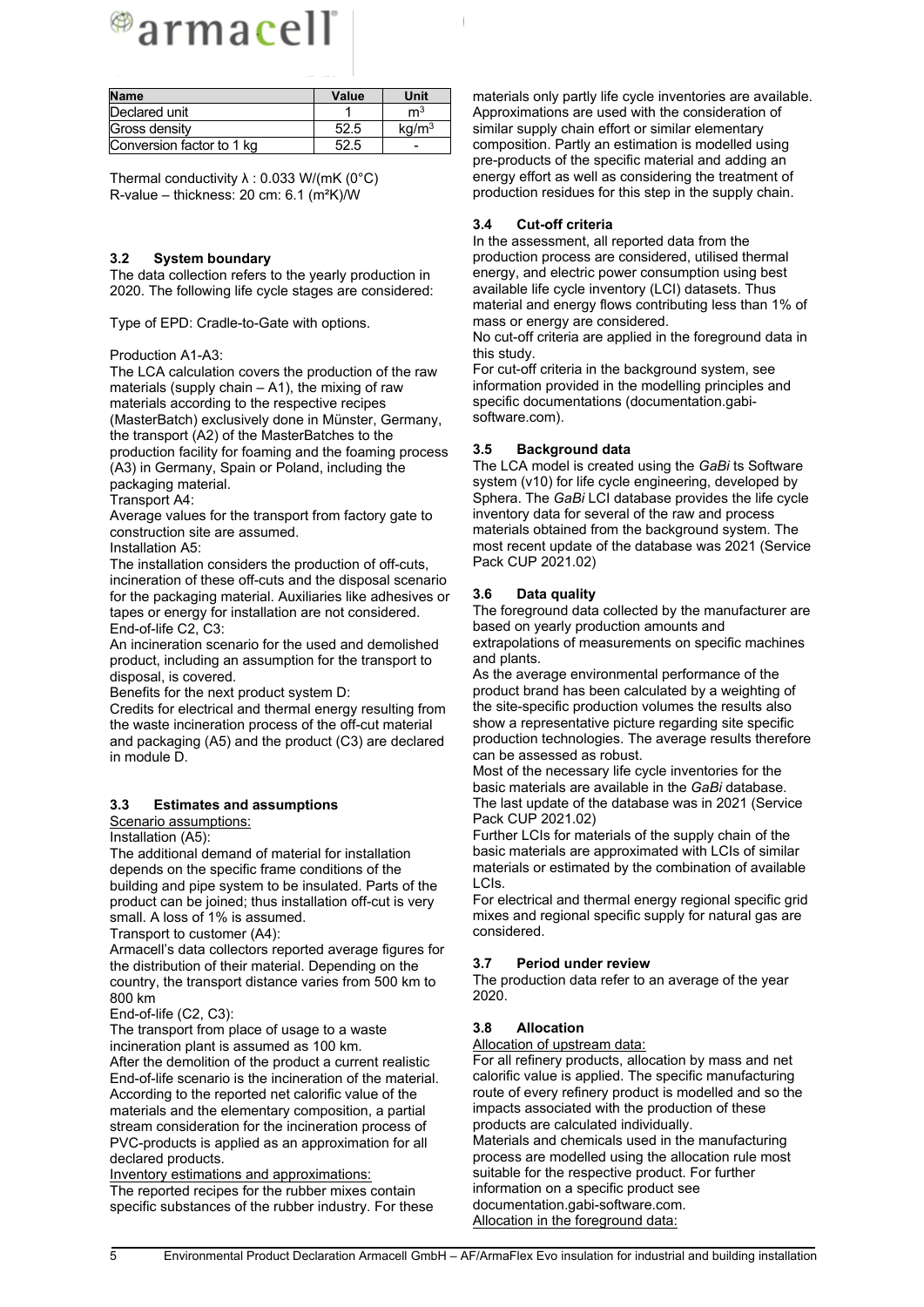

Part of the production residues (ca. 2%) are used for the manufacturing of a non-declared product (ArmaSound). These materials leave the process without further consideration of any treatment and without credit (cut-off-approach).

No further allocation is applied in the software model. The overall production of the Armacell production facilities comprises further products beside the products considered in this study. Data for thermal and electrical energy, as well as auxiliary material, refer to the declared products only. During data collection the allocation is done via mass, area, pieces or time spent in the machine, depending on the process step and reasonable split. The data collectors at Armacell decided on the distribution basis.

Allocation for waste materials:

Production waste is sent to a waste incineration plant and to landfill (Spain). The resulting electrical and thermal energy from the incineration process is looped inside module A1-A3. The quality of the recovered energy is assumed to be the same as that of the input energy.

Landfilling of plastic material is assumed not to deliver any landfill gas.

All applied incineration processes are displayed via a partial stream consideration for the combustion process, according to the specific composition of the incinerated material. For the waste incineration plant an R1-value of >0.6 is assumed.

Environmental burden of the incineration of installation residues (off-cuts), packaging and the product in the end-of-life scenario is assigned to the system (A5 or C3); resulting credits for thermal and electrical energy are declared in module D.

The credits for thermal and electrical energy are calculated via inversion of the life cycle inventory of European average data. Allocation for waste paper:

Paper/corrugated board is used as packaging material and this usually includes a mix of recycled and virgin fibres. When modelling the production of paper, the scrap paper that is used in this process has been assumed to be burden free. Similarly, waste paper arising in the product life cycle is assumed to be recycled. Robust data on paper and cardboard recycling are not promptly available and refer to a very complex system. Hence, to apply this methodology consistently throughout the model, a cut-off approach has been applied, i.e., input of waste paper is considered without environmental burden, resulting waste paper is not credited. The recycling process and the production process of paper are merged in the production process. The C-balance referring to fresh fibre is corrected via  $CO<sub>2</sub>$  emissions (biotic) (assumption of final rotting or incineration in the time frame of 100 years).

#### **3.9 Comparability**

Basically, a comparison or an evaluation of EPD data is only possible if all the data sets to be compared were created according to *EN 15804* and the building context, respectively the product-specific characteristics of performance, are taken into account.

The used background dataset DB has been GaBi 2021 (Service Pack CUP 2021.02)

### **4. LCA: Scenarios and additional technical information**

#### **Characteristic product properties Information on biogenic Carbon**

The biogenic carbon content quantifies the amount of biogenic carbon in a construction product leaving the factory gate, and it shall be separately declared for the product and for any accompanying packaging.If the total mass of biogenic carbon containing materials is less than 5 % of the total mass of the product and accompanying packaging, the declaration of biogenic carbon content may be omitted. The mass of packaging containing biogenic carbon shall always be declared.

Note: 1 kg biogenic Carbon is equivalent to 44/12 kg of CO<sub>2</sub>

The following technical information serves as a basis for the declared modules. The values refer to the declared unit of 1 m<sup>3</sup>.

#### **Transport to the building site (A4)**

| <b>Name</b>                                    | Value          | Unit          |
|------------------------------------------------|----------------|---------------|
| Litres of fuel                                 | $0.12 -$       | V100km        |
|                                                | 0.16           |               |
| Transport distance                             | $500 -$<br>800 | km            |
| Capacity utilisation (including empty<br>runs) | 85             | $\frac{0}{0}$ |

| Installation into the building (A5) |       |      |
|-------------------------------------|-------|------|
| <b>Name</b>                         | Value | Unit |
| Material loss                       |       | $\%$ |

#### **Estimated service life**

| <b>Name</b>                | <b>Value</b> | Unit |
|----------------------------|--------------|------|
| Life Span according to the | 50           | а    |
| manufacturer               |              |      |

#### **End of life (C1-C4)**

| <b>Name</b>            | Value | Unit |
|------------------------|-------|------|
| Energy recovery in WIP |       | ΚO   |

## **Reuse, recovery and/or recycling potentials (D), relevant scenario information**

Module D includes the credits of the incineration processes from A5 (off-cut of product installation,

#### **Information on describing the biogenic Carbon Content at factory gate**

| <b>Name</b>                                          | Value | Unit |
|------------------------------------------------------|-------|------|
| Biogenic Carbon Content in<br>product                |       | kg C |
| Biogenic Carbon Content in<br>accompanying packaging | 20.01 | kg C |

The embodied biogenic carbon leaves the system in Module A5.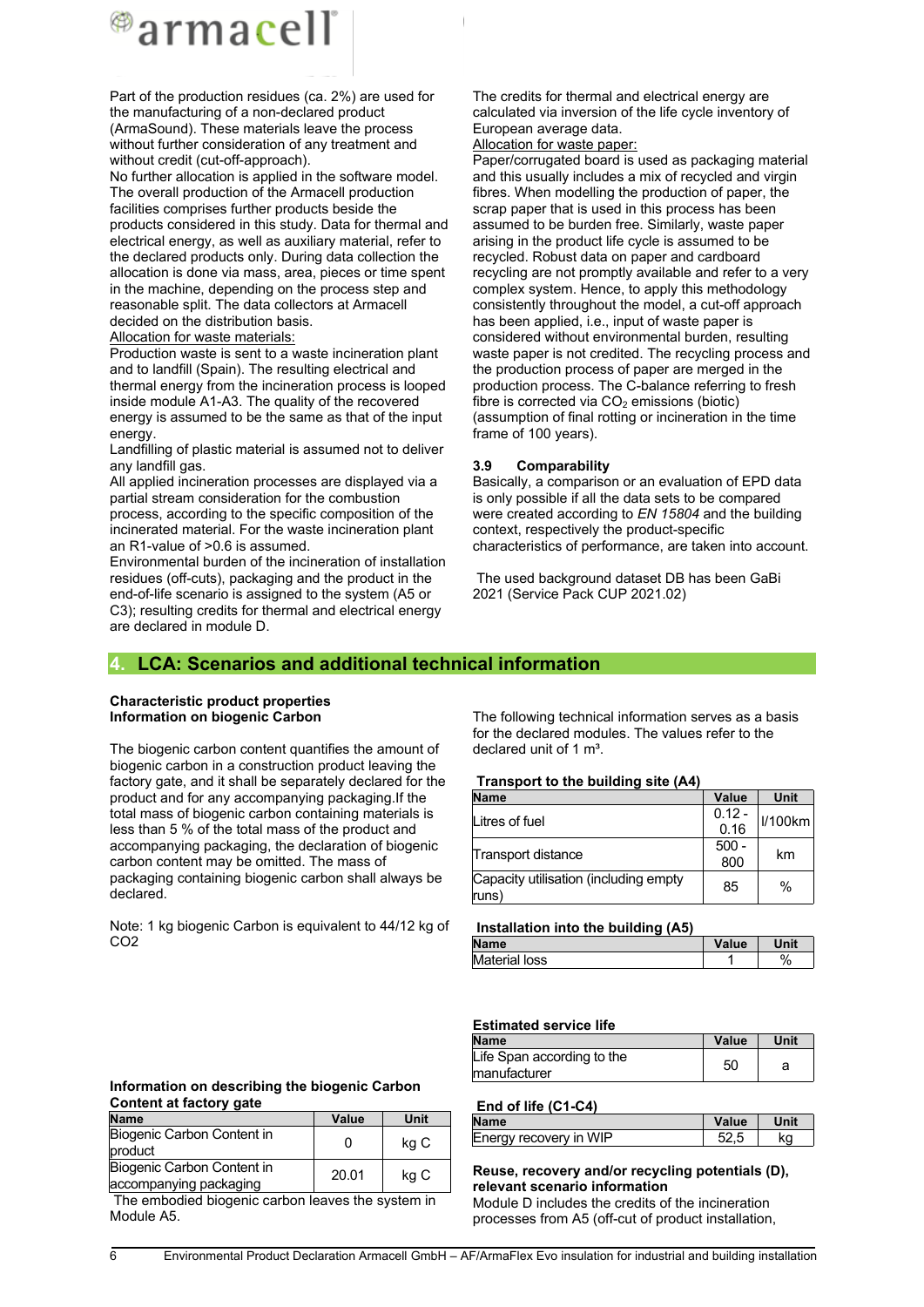

packaging waste) and C3 (incineration of the product). A waste incineration plant with an R1-value > 0.6 is assumed.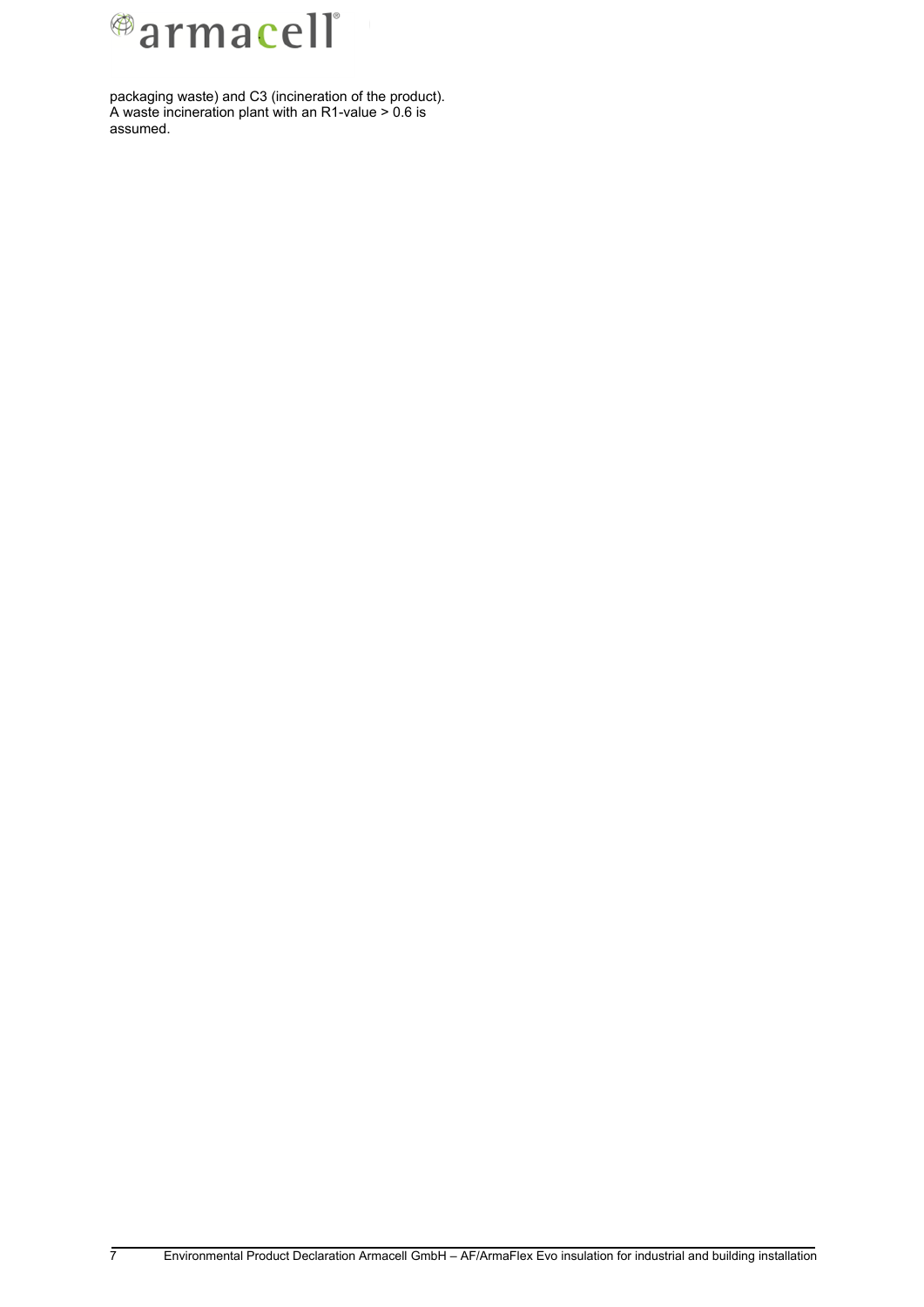

## **5. LCA: Results**

The following information on environmental impacts is expressed with the impact category parameters of LCIA using characterisation factors. The chosen characterisation factors fulfil the requirements of *EN 15804*.

#### **Disclaimer**:

**EP-freshwater**: This indicator has been calculated as "kg P eq" as required in the characterization model (EUTREND model, Struijs et al., 2009b, as implemented in ReCiPe; http://eplca.jrc.ec.europa.eu/LCDN/developerEF.xhtml)

#### **DESCRIPTION OF THE SYSTEM BOUNDARY (X = INCLUDED IN LCA; ND = MODULE OR INDICATOR NOT DECLARED; MNR = MODULE NOT RELEVANT)**

|                                                       | PRODUCT STAGE |                | <b>CONSTRUCTI</b><br>ON PROCESS<br><b>STAGE</b>                                                         |          |                                                                                                   | END OF LIFE STAGE<br><b>USE STAGE</b> |                                                        |                     |                            | <b>BENEFITS AND</b><br><b>LOADS</b><br><b>BEYOND THE</b><br><b>SYSTEM</b><br><b>BOUNDARIES</b> |                            |                                                                                  |                     |                            |                            |                                                                                                      |
|-------------------------------------------------------|---------------|----------------|---------------------------------------------------------------------------------------------------------|----------|---------------------------------------------------------------------------------------------------|---------------------------------------|--------------------------------------------------------|---------------------|----------------------------|------------------------------------------------------------------------------------------------|----------------------------|----------------------------------------------------------------------------------|---------------------|----------------------------|----------------------------|------------------------------------------------------------------------------------------------------|
| Raw material<br><b>supply</b>                         | Transport     | Manufacturing  | Transport from the<br>gate to the site                                                                  | Assembly | Use                                                                                               | Maintenance                           | Repair                                                 | Replacement         | Refurbishment              | Operational energy<br>use                                                                      | Operational water<br>use   | De-construction<br>demolition                                                    | Transport           | Waste processing           | Disposal                   | Recovery-<br>Recycling<br>potential<br>Reuse-                                                        |
| A1                                                    | A2            | A <sub>3</sub> | A4                                                                                                      | A5       | <b>B1</b>                                                                                         | <b>B2</b>                             | B <sub>3</sub>                                         | <b>B4</b>           | <b>B5</b>                  | <b>B6</b>                                                                                      | <b>B7</b>                  | C <sub>1</sub>                                                                   | C <sub>2</sub>      | C <sub>3</sub>             | C <sub>4</sub>             | D                                                                                                    |
| X                                                     | X             | X              | $\mathsf X$                                                                                             | X        | <b>ND</b>                                                                                         | <b>ND</b>                             | <b>MNR</b>                                             | <b>MNR</b>          | <b>MNR</b>                 | <b>ND</b>                                                                                      | <b>ND</b>                  | <b>ND</b>                                                                        | $\mathsf X$         | X                          | <b>ND</b>                  | X                                                                                                    |
|                                                       |               |                |                                                                                                         |          |                                                                                                   |                                       |                                                        |                     |                            |                                                                                                |                            |                                                                                  |                     |                            |                            | RESULTS OF THE LCA - ENVIRONMENTAL IMPACT according to EN 15804+A2: 1 m <sup>3</sup> AF/ArmaFlex Evo |
|                                                       |               |                |                                                                                                         |          | insulation for industrial and building installation                                               |                                       |                                                        |                     |                            |                                                                                                |                            |                                                                                  |                     |                            |                            |                                                                                                      |
|                                                       |               |                | <b>Core Indicator</b>                                                                                   |          |                                                                                                   |                                       | Unit                                                   |                     | A1-A3                      | A4                                                                                             |                            | A <sub>5</sub>                                                                   | C <sub>2</sub>      |                            | C <sub>3</sub>             | D                                                                                                    |
|                                                       |               |                | Global warming potential - total<br>Global warming potential - fossil fuels                             |          |                                                                                                   |                                       | [kg CO <sub>2</sub> -Eq.]<br>[kg CO <sub>2</sub> -Eq.] |                     | 1.40E+2<br>2.14E+2         | 3.82E+0<br>3.79E+0                                                                             |                            | 8.05E+1<br>$4.23E+0$                                                             | 2.51E-1<br>2.49E-1  |                            | 1.36E+2<br>$1.36E+2$       | $-3.76E+1$<br>$-3.74E+1$                                                                             |
|                                                       |               |                | Global warming potential - biogenic                                                                     |          |                                                                                                   |                                       | $[kq CO2-Eq.]$                                         |                     | $-7.51E+1$                 | $-4.84E - 3$                                                                                   |                            | 7.63E+1                                                                          | $-3.18E - 4$        |                            | 2.75E-2                    | $-1.87E-1$                                                                                           |
|                                                       |               |                | GWP from land use and land use change                                                                   |          |                                                                                                   |                                       | [kg $CO2$ -Eq.]                                        |                     | 2.98E-1                    | 3.11E-2                                                                                        |                            | 3.78E-3                                                                          | 2.04E-3             |                            | 3.05E-2                    | $-2.58E - 2$                                                                                         |
|                                                       |               |                | Depletion potential of the stratospheric ozone layer<br>Acidification potential, accumulated exceedance |          |                                                                                                   |                                       | [kg CFC11-Eq.]                                         |                     | 8.55E-10<br>6.82E-1        | 4.85E-16<br>1.11E-2                                                                            |                            | 8.64E-12<br>9.49E-3                                                              | 3.19E-17<br>7.27E-4 |                            | 2.18E-13<br>3.69E-2        | $-4.26E-13$<br>$-4.88E - 2$                                                                          |
|                                                       |               |                |                                                                                                         |          | Eutrophication, fraction of nutrients reaching freshwater                                         |                                       | $[$ mol H $+$ Eq.]                                     |                     |                            |                                                                                                |                            |                                                                                  |                     |                            |                            |                                                                                                      |
|                                                       |               |                | end compartment                                                                                         |          |                                                                                                   |                                       | $[kg P_4-Eq.]$                                         |                     | 2.60E-3                    | 1.13E-5                                                                                        |                            | 2.70E-5                                                                          | 7.40E-7             |                            | 3.36E-5                    | $-4.87E-5$                                                                                           |
|                                                       |               |                | compartment                                                                                             |          | Eutrophication, fraction of nutrients reaching marine end                                         |                                       | [kg N-Eq.]                                             |                     | 1.59E-1                    | 5.03E-3                                                                                        |                            | 2.48E-3                                                                          | 3.31E-4             |                            | 1.23E-2                    | $-1.39E-2$                                                                                           |
|                                                       |               |                | Eutrophication, accumulated exceedance                                                                  |          |                                                                                                   |                                       | [mol N-Eq.]                                            |                     | $1.48E + 0$                | 5.63E-2                                                                                        |                            | $2.71E-2$                                                                        | 3.70E-3             |                            | $1.52E - 1$                | $-1.49E-1$                                                                                           |
|                                                       |               |                | oxidants                                                                                                |          | Formation potential of tropospheric ozone photochemical                                           |                                       | [kg NMVOC-Eq.]                                         |                     | 6.23E-1                    | 9.93E-3                                                                                        |                            | 8.64E-3                                                                          | 6.53E-4             |                            | 3.58E-2                    | $-3.90E - 2$                                                                                         |
|                                                       |               |                | Abiotic depletion potential for non-fossil resources                                                    |          |                                                                                                   |                                       | [kg Sb-Eq.]                                            |                     | 3.67E+3                    | $5.05E+1$                                                                                      |                            | 4.34E+1                                                                          | 3.32E+0             |                            | 2.52E+2                    | $-6.49E+2$                                                                                           |
|                                                       |               |                | Abiotic depletion potential for fossil resources                                                        |          |                                                                                                   |                                       | [MJ]                                                   | 4.71E-1             |                            | 2.89E-7                                                                                        |                            | 4.76E-3                                                                          | 1.90E-8             |                            | 3.11E-6                    | $-6.21E - 6$                                                                                         |
|                                                       |               |                | water consumption (WDP)                                                                                 |          | Water (user) deprivation potential, deprivation-weighted                                          |                                       | $[m3$ world-Eq<br>deprived]                            |                     | 2.24E+1                    | 3.29E-2                                                                                        |                            | 1.88E+0                                                                          | 2.17E-3             |                            | $1.05E + 1$                | $-2.86E + 0$                                                                                         |
|                                                       |               |                |                                                                                                         |          |                                                                                                   |                                       |                                                        |                     |                            |                                                                                                |                            |                                                                                  |                     |                            |                            | RESULTS OF THE LCA - INDICATORS TO DESCRIBE RESOURCE USE according to EN 15804+A2: 1 m <sup>3</sup>  |
|                                                       |               |                |                                                                                                         |          | AF/ArmaFlex Evo insulation for industrial and building installation                               |                                       |                                                        |                     |                            |                                                                                                |                            |                                                                                  |                     |                            |                            |                                                                                                      |
|                                                       |               |                | Indicator                                                                                               |          |                                                                                                   |                                       |                                                        | Unit                | A1-A3                      |                                                                                                | A4                         | A <sub>5</sub>                                                                   |                     | C <sub>2</sub>             | C <sub>3</sub>             | D                                                                                                    |
|                                                       |               |                |                                                                                                         |          | Renewable primary energy as energy carrier                                                        |                                       |                                                        | [MJ]                | $1.58E + 3$                |                                                                                                | 2.82E+0                    | $1.22E + 2$                                                                      |                     | 1.85E-1                    | $5.63E+1$                  | $-1.46E+2$                                                                                           |
|                                                       |               |                |                                                                                                         |          | Renewable primary energy resources as material utilization                                        |                                       |                                                        | [MJ]                | 1.04E+2                    |                                                                                                | $0.00E + 0$                | $-1.04E+2$                                                                       |                     | $0.00E + 0$                | $0.00E + 0$                | $0.00E + 0$                                                                                          |
|                                                       |               |                |                                                                                                         |          | Total use of renewable primary energy resources<br>Non-renewable primary energy as energy carrier |                                       |                                                        | [MJ]<br>[MJ]        | 1.68E+3<br>2.76E+3         |                                                                                                | $2.82E + 0$<br>5.06E+1     | $1.82E+1$<br>$5.10E+1$                                                           |                     | $1.85E-1$<br>3.32E+0       | $5.63E+1$<br>$1.15E + 3$   | $-1.46E+2$<br>$-6.49E+2$                                                                             |
|                                                       |               |                |                                                                                                         |          | Non-renewable primary energy as material utilization                                              |                                       |                                                        | <b>MJ</b>           | 9.06E+2                    |                                                                                                | $0.00E + 0$                | $-7.51E+0$                                                                       |                     | $0.00E + 0$                | $-8.98E+2$                 | $0.00E + 0$                                                                                          |
|                                                       |               |                |                                                                                                         |          | Total use of non-renewable primary energy resources                                               |                                       |                                                        | [MJ]                | 3.67E+3                    |                                                                                                | 5.06E+1                    | 4.35E+1                                                                          |                     | 3.32E+0                    | 2.52E+2                    | $-6.49E+2$                                                                                           |
|                                                       |               |                | Use of secondary material<br>Use of renewable secondary fuels                                           |          |                                                                                                   |                                       |                                                        | [kg]<br><b>IMJI</b> | 3.14E+1<br>$0.00E + 0$     |                                                                                                | $0.00E + 0$<br>$0.00E + 0$ | 3.14E-1<br>$0.00E + 0$                                                           |                     | $0.00E + 0$<br>$0.00E + 0$ | $0.00E + 0$<br>$0.00E + 0$ | $0.00E + 0$<br>$0.00E + 0$                                                                           |
|                                                       |               |                |                                                                                                         |          | Use of non-renewable secondary fuels                                                              |                                       |                                                        | [MJ]                | $0.00E + 0$                |                                                                                                | $0.00E + 0$                | $0.00E + 0$                                                                      |                     | $0.00E + 0$                | $0.00E + 0$                | $0.00E + 0$                                                                                          |
|                                                       |               |                | Use of net fresh water                                                                                  |          |                                                                                                   |                                       |                                                        | [mª]                | 1.47E+0                    |                                                                                                | 3.23E-3                    | 5.41E-2                                                                          |                     | 2.12E-4                    | 2.74E-1                    | $-1.43E-1$                                                                                           |
|                                                       |               |                |                                                                                                         |          |                                                                                                   |                                       |                                                        |                     |                            |                                                                                                |                            | RESULTS OF THE LCA - WASTE CATEGORIES AND OUTPUT FLOWS according to EN 15804+A2: |                     |                            |                            |                                                                                                      |
|                                                       |               |                |                                                                                                         |          | 1 m <sup>3</sup> AF/ArmaFlex Evo insulation for industrial and building installation              |                                       |                                                        |                     |                            |                                                                                                |                            |                                                                                  |                     |                            |                            |                                                                                                      |
|                                                       |               |                | Indicator                                                                                               |          |                                                                                                   |                                       |                                                        | Unit                | A1-A3                      |                                                                                                | A4                         | A <sub>5</sub>                                                                   |                     | C <sub>2</sub>             | C <sub>3</sub>             | D                                                                                                    |
|                                                       |               |                | Hazardous waste disposed<br>Non-hazardous waste disposed                                                |          |                                                                                                   |                                       |                                                        | [kg]                | 1.53E-5<br>2.09E+1         |                                                                                                | 2.55E-9<br>7.51E-3         | 1.55E-7<br>1.19E+0                                                               |                     | 1.68E-10<br>4.94E-4        | 4.50E-8<br>8.35E+1         | $-1.46E - 7$<br>$-3.04E-1$                                                                           |
|                                                       |               |                | Radioactive waste disposed                                                                              |          |                                                                                                   |                                       |                                                        | [kg]<br>[kg]        | 8.14E-2                    |                                                                                                | 6.12E-5                    | 1.08E-3                                                                          |                     | 4.02E-6                    | 7.41E-3                    | $-4.71E-2$                                                                                           |
|                                                       |               |                | Components for re-use                                                                                   |          |                                                                                                   |                                       |                                                        | [kg]                | $0.00E + 0$                |                                                                                                | $0.00E + 0$                | $0.00E + 0$                                                                      |                     | $0.00E + 0$                | $0.00E + 0$                | $0.00E + 0$                                                                                          |
|                                                       |               |                | Materials for recycling<br>Materials for energy recovery                                                |          |                                                                                                   |                                       |                                                        | [kg]                | $0.00E + 0$<br>$0.00E + 0$ |                                                                                                | $0.00E + 0$<br>$0.00E + 0$ | 4.00E+1<br>$0.00E + 0$                                                           |                     | $0.00E + 0$<br>$0.00E + 0$ | $0.00E + 0$<br>$0.00E + 0$ | $0.00E + 0$<br>$0.00E + 0$                                                                           |
|                                                       |               |                |                                                                                                         |          |                                                                                                   |                                       |                                                        | [kg]<br>[MJ]        | $0.00E + 0$                |                                                                                                | $0.00E + 0$                | 2.20E+1                                                                          |                     | $0.00E + 0$                | 1.37E+2                    | $0.00E + 0$                                                                                          |
| Exported electrical energy<br>Exported thermal energy |               |                |                                                                                                         |          |                                                                                                   |                                       |                                                        | [MJ]                | $0.00E + 0$                |                                                                                                | $0.00E + 0$                | 3.95E+1                                                                          |                     | $0.00E + 0$                | 2.50E+2                    | $0.00E + 0$                                                                                          |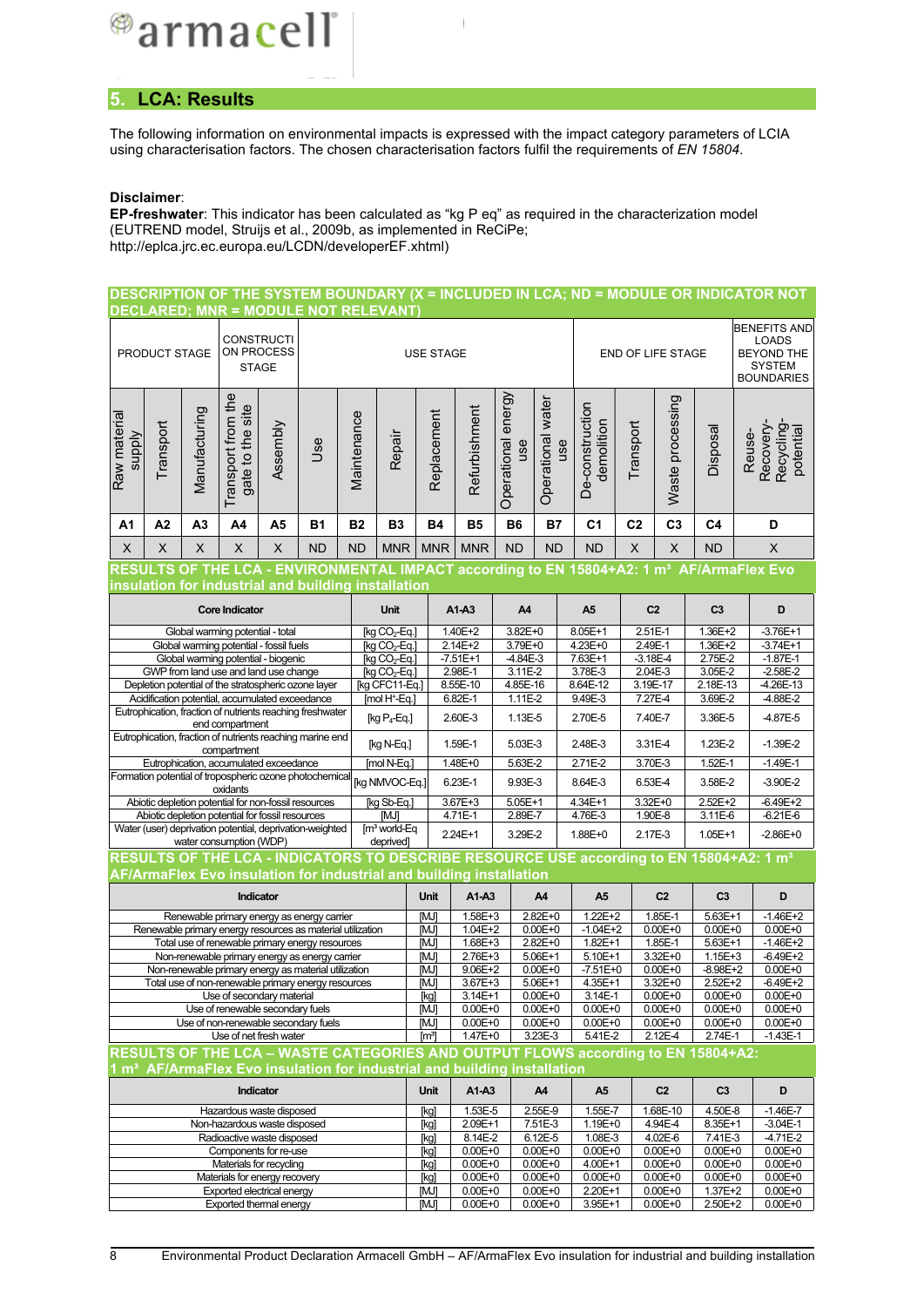

| RESULTS OF THE LCA - additional impact categories according to EN 15804+A2-optional:<br>1 m <sup>3</sup> AF/ArmaFlex Evo insulation for industrial and building installation |                              |             |          |           |             |           |              |  |  |  |  |
|------------------------------------------------------------------------------------------------------------------------------------------------------------------------------|------------------------------|-------------|----------|-----------|-------------|-----------|--------------|--|--|--|--|
| Unit<br>C <sub>2</sub><br>$A1-A3$<br>C <sub>3</sub><br>Indicator<br>A4<br>A <sub>5</sub><br>D                                                                                |                              |             |          |           |             |           |              |  |  |  |  |
| Potential incidence of disease due to PM emissions                                                                                                                           | <b>Disease</b><br>Incidencel | 3.21E-5     | 6.16E-8  | 3.45E-7   | 4.05E-9     | 9.37E-7   | $-4.20E - 7$ |  |  |  |  |
| Potential Human exposure efficiency relative to U235                                                                                                                         | [kBq U235-<br>Eq.]           | 8.33E+0     | 8.76E-3  | 1.21E-1   | 5.76E-4     | 7.71E-1   | $-7.72E + 0$ |  |  |  |  |
| Potential comparative toxic unit for ecosystems                                                                                                                              | <b>ICTUel</b>                | $3.55E + 3$ | 3.65E+1  | 3.98E+1   | 2.40E+0     | 2.06E+2   | $-1.36E+2$   |  |  |  |  |
| Potential comparative toxic unit for humans - cancerogenic                                                                                                                   | <b>ICTUhl</b>                | 6.77E-8     | 7.36E-10 | 8.72E-10  | 4.84E-11    | 8.29E-9   | $-6.18E-9$   |  |  |  |  |
| Potential comparative toxic unit for humans - not cancerogenic                                                                                                               | <b>ICTUhl</b>                | 5.73E-6     | 4.29E-8  | 7.11E-8   | 2.82E-9     | 8.79E-7   | $-2.44E - 7$ |  |  |  |  |
| Potential soil quality index                                                                                                                                                 |                              | 5.47E+3     | 1.73E+1  | $5.69E+1$ | $1.14E + 0$ | $5.54E+1$ | $-1.00E + 2$ |  |  |  |  |

Disclaimer 1 – for the indicator "potential Human exposure efficiency relative to U235". This impact category deals mainly with the eventual impact of low dose ionizing radiation on human health of the nuclear fuel cycle. It does not consider effects due to possible nuclear accidents, occupational exposure nor radioactive waste disposal in underground facilities. Potential ionizing radiation from the soil, from radon and some construction materials, is also not measured by this indicator.

Disclaimer 2 – for the indicators "abiotic depletion potential for fossil resources", "abiotic depletion potential for non-fossil resources", "water (user) deprivation potential", "deprivation-weighted water consumption", "potential comparative toxic unit for ecosystems", "potential comparative toxic unit for humans - cancer effects", "potential comparative toxic unit for humans – non-cancer effects", "potential soil quality index

The results of this environmental impact indicator shall be used with care as the uncertainties on these results are high or as there is limited experience with the indicator.

### **6. LCA: Interpretation**

The supply chain, i.e. the production of the purchased materials, causes the highest influence on all impact categories and the primary energy.

#### **Global Warming Potential**

Looking at the **GWP** for the overall declared life cycle phases, including production (A1-A3), transport (A4, C2), installation (losses) (A5) and end-of-life (C3, D), the production (A1-A3) contributes to 43%. The production in the supply chain (A1) already contributes 38% to the total GWP value. Thus, every increase in the production yield directly improves the environmental performance of the products. The foaming process (A3), which includes the electrical and thermal energy for the mixing, the vulcanisation and blowing step as well as the production of the packaging materials, shows a significant influence on GWP of the life cycle with 5%. Module A5 covers the production and disposal (=incineration) of the off-cut material assumed as 1% loss in respect to the required insulation material. Additionally, the emissions of the incineration of packaging material (plastic, wood) in a waste incineration plant are considered. The installation step contributes with 25% to the overall GWP. As end-of-life scenario, incineration is considered. The emissions of the product (C3) contribute to 42% of the

overall green house gas emissions. At the same time a credit (D) of 12% is given to the next system, due to the use of electrical and thermal energy, gained in the incineration processes for the product and the off-cut material.

#### **Further impact categories**

The end-of-life scenarios have less influence on the other considered impact categories than on GWP. The main contribution of the considered life cycle phases is concentrated on modules A1-A3. The energy consumption in the foaming step influences all impact categories; variations depend on the national grid mixes for electricity.

#### **Primary Energy Demand**

The total primary energy demand is for both categories (renewable and non-renewable) significantly (> 100%) influenced by the production of the modules A1-A3. The other modules play a minor role (C3 with about 6%)

The share of primary energy bound as material accounts for about 20%, which is partly recovered and credited for in module D (-16%)

### **7. Requisite evidence**

#### 7.1 VOC emissions

*Eurofins Product Testing A/S* has tested a wide range and varieties of typical FEF (Flexible Elastomeric Foam) products marketed in the EU from *CEFEP* (European Group of FEF manufacturers). Sampling, testing and evaluation were performed according to *CEN TS 16516, AgBB, ISO 16000-3, ISO 16000-6, ISO 16000-9, ISO 16000-11* in the latest versions. Based on the loading factor  $0.2 \text{ m}^2/\text{m}^3$ , which were determined after consideration of real life applications with FEF products (in living rooms) and recommendation of the experts of the test institute, all results were clearly below the limit values. For example the determined total volatile organic compound (TVOC) after 28 days was for all samples below 100 mg/m<sup>3</sup>. Certificates are available on request.

7.2 Leaching performance According to *EN 13468* is the content of water-soluble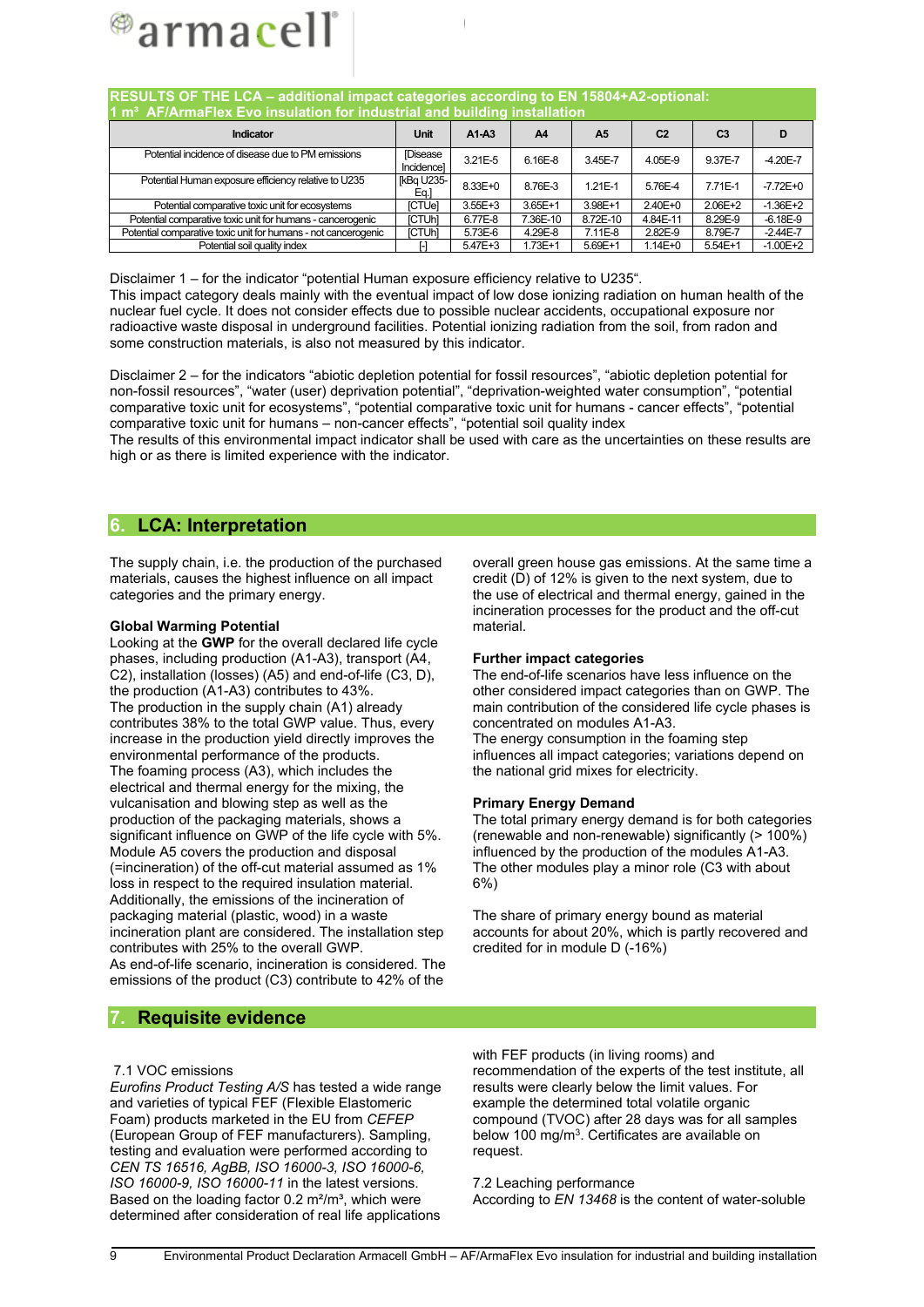

chloride ions for AF/Armaflex ≤ 300 ppm.

#### **8. References**

#### **AgBB**

Umweltbundesamt Germany, Health-related Evaluation of Emissions of Volatile Organic Compounds (VVOC, VOC and SVOC) from Building **Products** 

#### **CEFEP**

The industry association for FEF and PEF insulation (Celle) in 2012

#### **CEN TS 16516**

CEN TS 16516:2013-12: Construction products - Assessment of release of dangerous substances - Determination of emissions into indoor air

#### **Comission Decision 2001/118/EC**

Amendment to European Waste Catalogue

#### **CPR**

Regulation (EC) No 305/2011, Construction Products Regulation

#### **EN 826**

EN 826: 2013-05: Thermal insulating products for building applications - Determination of compression behaviour

#### **EN 1606**

EN 1606: 2013-05: Thermal insulating products for building applications - Determination of compressive creep

#### **EN 12091**

EN 12091: 2013-06: Thermal insulating products for building applications - Determination of freeze-thaw resistance

#### **EN 12086**

EN 12086:2013-06: Thermal insulating products for building applications - Determination of water vapour transmission properties

#### **EN 13468**

EN 13468: 2001-12: Thermal insulating products for building equipment and industrial installations - Determination of trace quantities of water soluble chloride, fluoride, silicate, and sodium ions and pH

#### **EN 13469**

EN 13469:2013-01: Thermal insulating products for building equipment and industrial installations - Determination of water vapour transmission properties of preformed pipe insulation

#### **EN 13501-1**

EN 13501-1: 2010-01: Fire classification of construction products and building elements - Part 1: Classification using data from reaction to fire tests

#### **EN 14304**

EN 14304:2013-04: Thermal insulation products for building equipment and industrial installations – Factory made flexible elastomeric foam (FEF) products – Specification

#### **EN 14706**

EN 14706: 2013-01: Thermal insulating products for building equipment and industrial installations - Determination of maximum service temperature

#### **EN 14707**

EN 14707: 2013-01: Thermal insulating products for building equipment and industrial installations - Determination of maximum service temperature for preformed pipe insulation

#### **EN 15801**

EN 15801: 2010-04: Conservation of cultural property - Test methods - Determination of water absorption by capillarity

#### **EN 15804**

EN 15804:2019+A2, Sustainability of construction works — Environmental Product Declarations — Core rules for the product category of construction products.

#### **EN 29052**

EN 29052: 1992-08: Acoustics; determination of dynamic stiffness; part 1: materials used under floating floors in dwellings

#### **EU/EFTA**

*Regulation (EU) No. 305/2011* (CPR), European Union/European Free Trade Association (EU/EFTA)

#### **Eurofins Product Testing A/S**

Eurofins Miljo, Smedeskowej 38, 8464 Galten, **Denmark** 

#### **European Waste Catalogue**

European Waste Catalogue and Hazardous Waste List, Commission Decision 2000/532/EC

#### **GaBi**

GaBi 9 software-system and databases, LBP, University of Stuttgart and Sphera, Leinfelden-Echterdingen, 2020 (http://documentation.gabisoftware.com/)

#### **IBU 2021**

General Instructions for the EPD programme of Institut Bauen und Umwelt e.V. Version 2.0, Berlin: Institut Bauen und Umwelt e.V., 2021. www.ibu-epd.com

#### **IBU PCR Part A**

PCR - Part A: Calculation Rules for the Life Cycle Assessment and Requirements on the Project Report, Institut Bauen und Umwelt e.V., www.ibu-epd.com, 2019.

#### **IBU PCR PART B**

PCR – Part B: Requirements on the EPD for Insulation materials made of foam plastics, version 1.7, 01-2019 , Institut Bauen und Umwelt e.V., www.ibu-epd.com, 2019

#### **ISO 3822-1**

ISO 3822-1: 1999-05: Acoustics - Laboratory tests on noise emission from appliances and equipment used in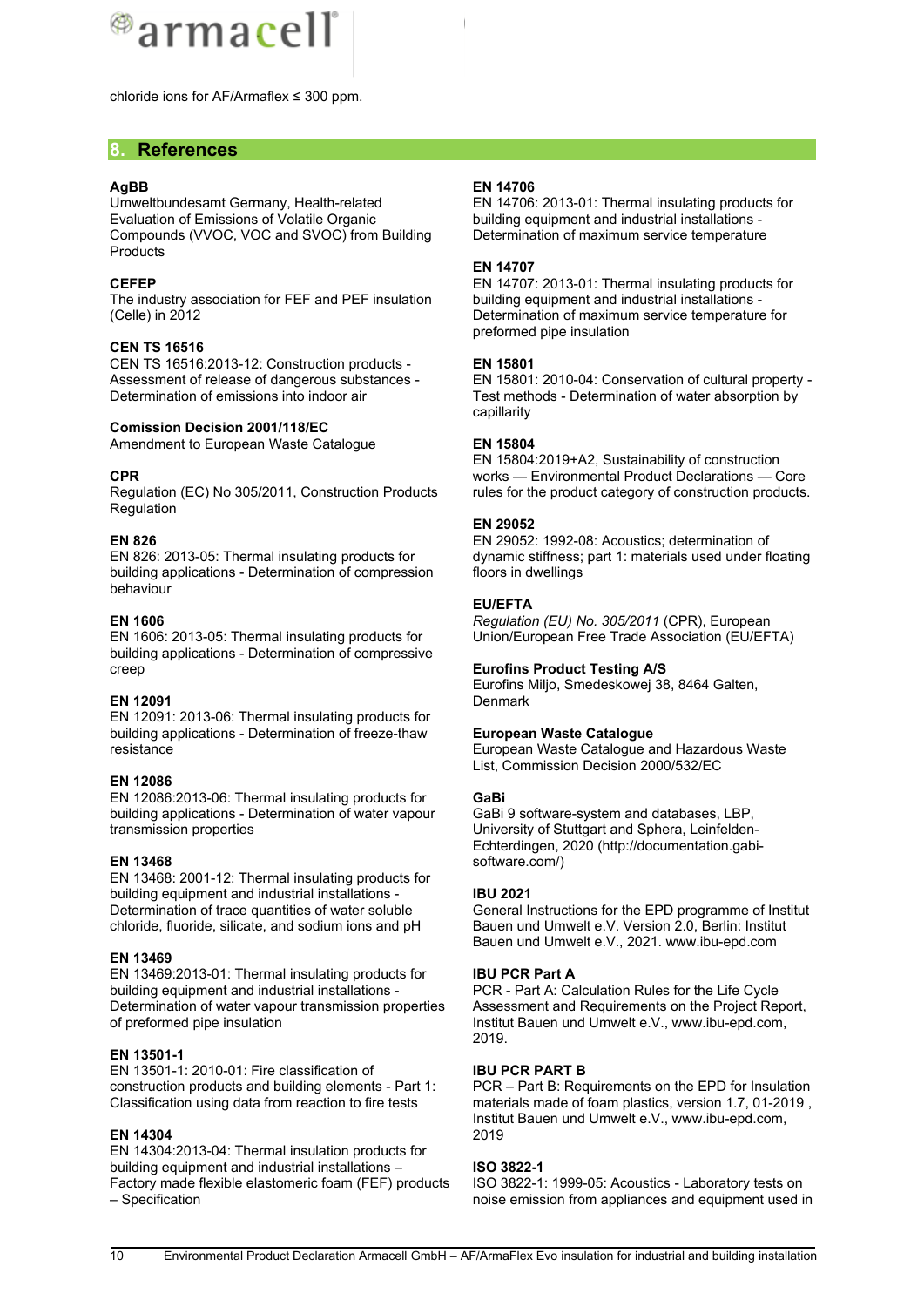

water supply installations - Part 1: Method of measurement

#### **ISO 9001**

ISO 9001:2014-08: Quality management systems – **Requirements** 

#### **ISO 11654**

ISO 11654: 1997-04: Acoustics - Sound absorbers for use in buildings - Rating of sound absorption

#### **ISO 14001**

ISO 14001:2015, Environmental management systems — Requirements with guidance for use

#### **ISO 14025**

ISO 14025:2011-10, Environmental labels and declarations — Type III environmental declarations — Principles and procedures.

#### **ISO 14040**

ISO 14040:2009-11: Environmental management – Life cycle assessment – Principles and framework

#### **ISO 14044**

ISO 14044:2006-10: Environmental management – Life cycle assessment – Requirements and guidelines

#### **ISO 15868**

ISO 15686:2011-05, Buildings and constructed assets - Service life planning

#### **ISO 16000-11**

ISO 16000-11: 2006-02: Indoor air - Part 11: Determination of the emission of volatile organic

compounds from building products and furnishing - Sampling, storage of samples and preparation of test specimens

#### **ISO 16000-3**

ISO 16000-3:2011-10: Determination of formaldehyde and other carbonyl compounds in indoor air and test chamber air - Active sampling method

#### **ISO 16000-6**

ISO 16000-6:2011-12: Indoor air - Part 6: Determination of volatile organic compounds in indoor and test chamber air by active sampling on Tenax TA® sorbent, thermal desorption and gas chromatography using MS or MS-FID

#### **ISO 16000-9**

ISO 16000-9:2006-02: Indoor air - Part 9: Determination of the emission of volatile organic compounds from building products and furnishing - Emission test chamber method

#### **REACH**

Regulation (EC) No 1907/2006, Regulation concerning the Registration, Evaluation, Authorisation and Restriction of Chemicals (REACH)